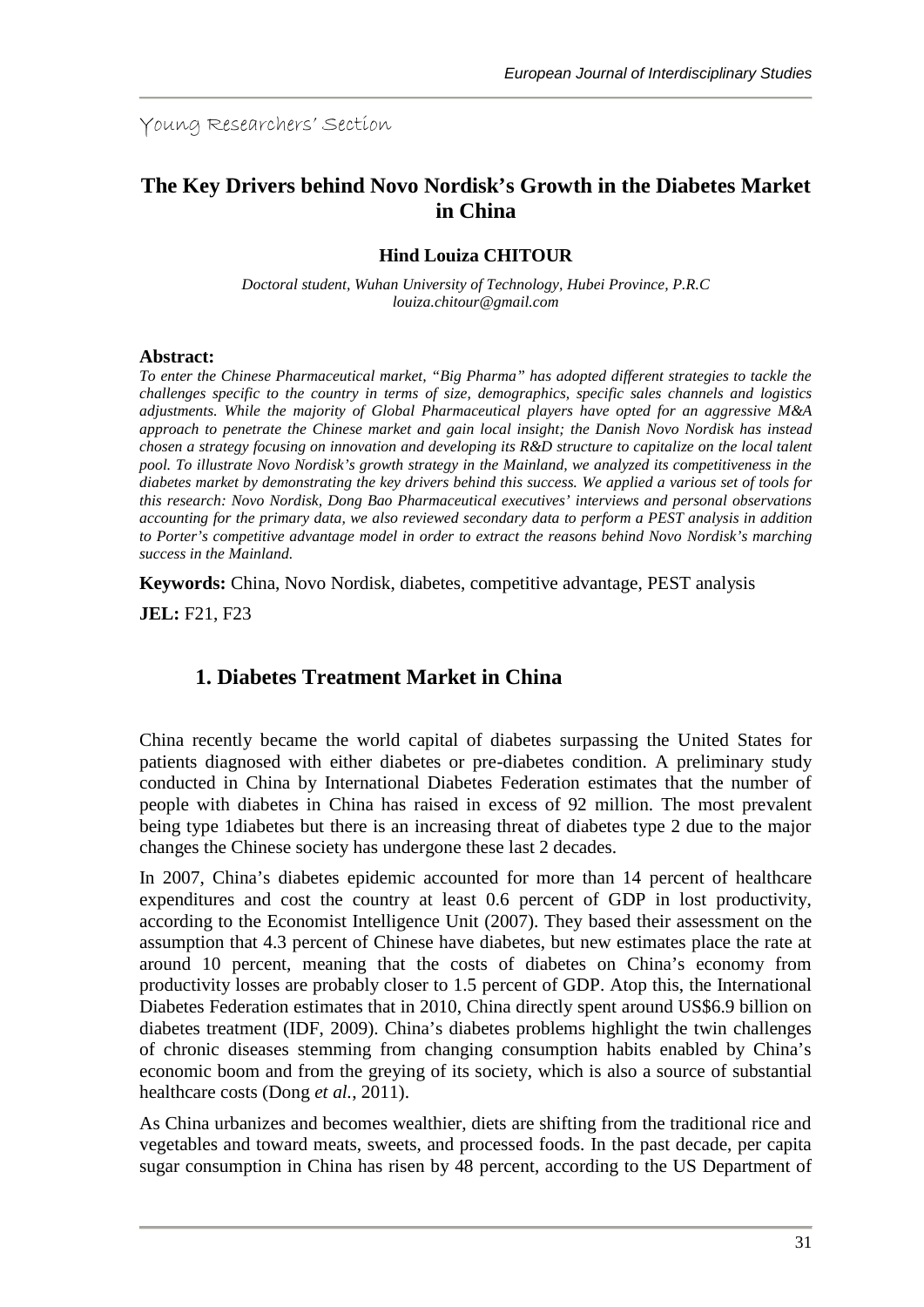Agriculture. As in the U.S. and other countries, sweet beverages are a significant and growing source of sugar consumption. Greater wealth has led to sweeping diet changes, including eating heavily salted foods, fatty meats and sugary snacks — boosting obesity rates, a major risk factor for Type 2 diabetes, which accounts for 90 percent to 95 percent of all diabetes cases among adults.

It is estimated that by 2030, 40 million more will have the condition in China, where diabetes causes 173.4 billion Yuan (\$28 billion) a year in medical costs (Yang *et al.*, 2011). Prevalence of Type 2 diabetes has more than tripled in China over the past decade, fuelling 20 percent-a-year growth in drug sales and straining health services.

A key difference is that an average of \$194 a year is spent treating each diabetes patient in China, versus more than \$5,000 in developed countries such as the United States according to the International Diabetes Federation. Even as China's health spending is forecast to almost triple to \$1 trillion over the next eight years, surging rates of diabetes mean China is struggling to detect cases and provide basic care, according to a McKinsey& Company report (McKinsey & Co, 2012).

China's pharmaceuticals market overall will increase 15-to-18 percent a year to reach as much as \$165 billion over the same period (Garber, 2012). It's also stoking need for newer, costlier medications from Merck & Co. (MRK), Novo Nordisk A/S (NOVOB) and Sanofi that help avoid blood-sugar spikes and complications such as heart attack and stroke. The mainstay diabetes treatment worldwide is 'Metformin', available free in China through the government's national health insurance program. Doctors want to augment the 50-year-old pill with newer medicines, such as 'Januvia' from Merck, which helps to stabilize blood-sugar, according to an April 2012 paper in the journal Diabetes & Metabolism. 'Victoza', sold by Novo Nordisk, offers 'minimum risk of hypoglycemia', according to company - sponsored research in the Lancet in 2010 (Green *et al.*, 2003).

Merck's 'Januvia' was approved for use in China in 2009 and costs 9.6 Yuan (\$1.50) per 100 milligram tablet, typically taken daily. Merck has applied to have the medicine added to China's National Drug Reimbursement List.

It takes as long as five years for a new product to be added to the reimbursement list, McKinsey & Co. said in an August report. Addition makes it available to the masses and can bolster sales, with 12 of the top 15 multinational drug makers deriving more than half their sales in China from subsidy- eligible medicines. Some provinces of China are introducing their own pharmaceutical subsidies to improve affordability, encouraging drug makers to target markets outside major urban centres.

This encourages major the big Pharmaceutical players to move deeper into the country in tier 2 and 3 cities and rural areas where the growth potential is exponential as it targets unmet needs in terms of healthcare solutions for diabetes due to lack of healthcare facilities and lower-incomes to afford a proper diabetes management scheme.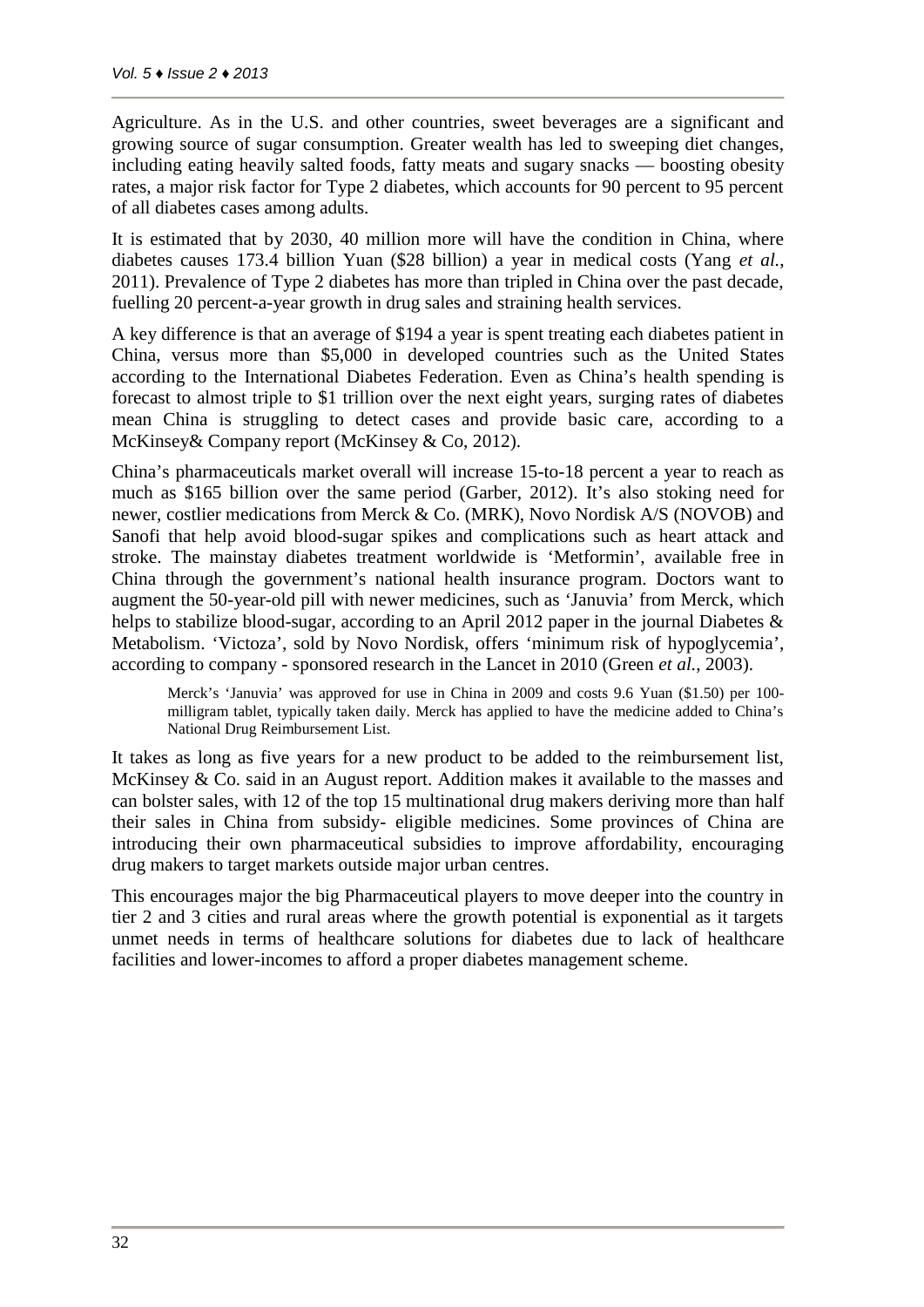# **2. Novo Nordisk in China - A long term commitment**

"*The rise of the Asian giants fundamentally changes the strategic landscape for MNCs*" (Hansen *et al.*, 2010, p.11).

The recent crumbling of the Euro zone economies with debts and public deficits in addition to the fiscal cliff in the USA all affected Chinese economy as its growth is tightly linked to its major trade partners. Despite these issues, China continues to witness remarkable growth mainly due to its gigantic domestic market and it is expected that it will have a stronger position vis-à-vis other countries after the crisis (Hansen et al. 2010). The economic development and democratization witnessed in China has had a major impact on MNCs global strategies, as many cannot ignore the vast market opportunities it represents in terms of size and specific needs.

In addition, China's industrial development has affected the global competition, putting pressure on global players (Novo Nordisk, 2009). The Pharmaceutical industry is no exception to this trend, as the biggest pharmaceutical companies see the appeal of China, not only because of its market size, but also thanks to the R&D innovation opportunities it can offer at lower costs than in the West. That is if, the global companies such as major pharmaceutical companies manage to tackle the challenges of opting for the right entry strategy and find optimal sales channels to pave its way deep inside the rural areas in China.

The booming economy in the Mainland China during the last two decades has enticed several countries like Denmark to tap this market and play an active role in it. The following *factors* have accelerated this trend:

- 1. Liberalization of requirements for foreign investors
- 2. The establishment of Special Economic Zones (SEZ)
- 3. Large reductions in tariffs
- 4. Investments in infrastructure
- 5. Rapidly growing purchasing power. (Hansen *et al.*, 2010, p.13)

Thus, recent development both on a global level and in China has increased and diversified the Danish involvement in China in order to understand the market in the Mainland and acquire the flexibility to adapt to local demand (Brødsgaard *et al.*, 2000). One of the heavy weights of the Danish industry, the pharmaceutical company Novo Nordisk made its first move in the Mainland in 1962 where it introduced its first product line, but the real first decisive step was taken in 1994 where the Danish Pharmaceutical giant opened its first sales office - The Novo Nordisk Beijing Co. Ltd - and initiated the production there in 1996. The main reasons to enter the market then were the cheaper labour costs and the size of the local market, it moved its production facilities to Tianjin Economic development Area (TEDA) to benefit from lowered taxes and improved infrastructures.

Novo Nordisk keeps expanding its operations and its involvement in the country with a specific emphasis on R&D efforts in the last years through investments and infrastructure development in their Tianjin facilities. When making such operational changes, the Danish company chose to lower its operating costs by relocating to Tianjin but at the same time ensured the continuity it terms of quality and safety that Pharmaceutical products require by bringing its own global quality standards to China. Its good working conditions also made it easier for the company to ensure a lower turn-over of their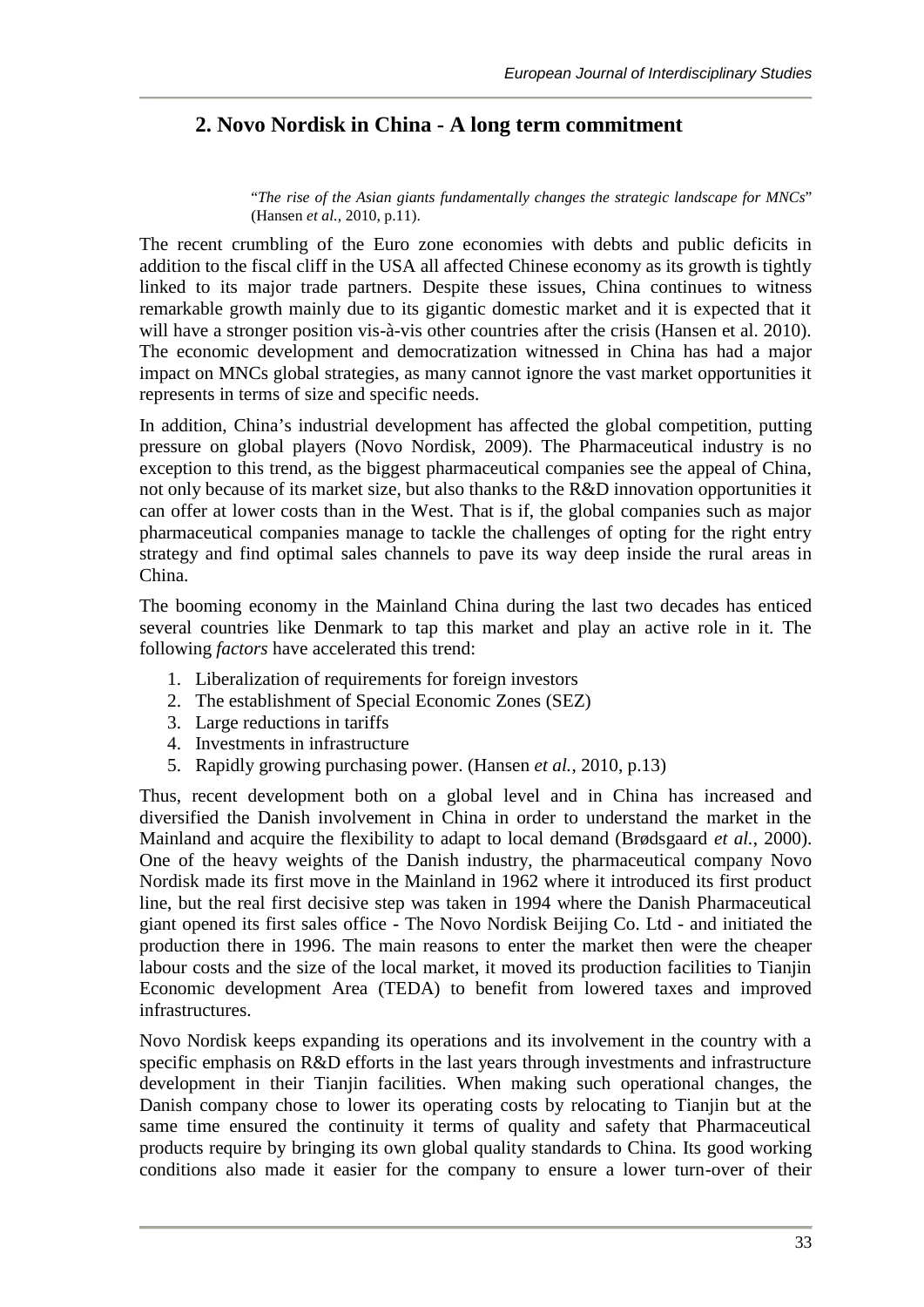employees and has raised its local productivity in China with the various benefits it offers its staff in the Mainland (Birkmose and Popovici, 2011).

| Year          |                                                                                                                                                                                                                                                                                                                                                                              |
|---------------|------------------------------------------------------------------------------------------------------------------------------------------------------------------------------------------------------------------------------------------------------------------------------------------------------------------------------------------------------------------------------|
| 2012          | First batch of Penfill from Filling plant Tianjin                                                                                                                                                                                                                                                                                                                            |
| $2012 - 2011$ | China independent region<br>٠                                                                                                                                                                                                                                                                                                                                                |
| 2010          | Shared service centre<br>٠                                                                                                                                                                                                                                                                                                                                                   |
| 2009          | NovoPen® 4 manufactured in China only<br>$\blacksquare$<br>2nd Public-private partnership with Ministry of Health: Hospital community<br>٠<br>integrated diabetes education program co-funded by WDF and Novo<br>Nordisk<br>Executive hospital managers MBA programme<br>٠<br>Three research partnerships<br>٠<br>Diabetes leadership forum 2009 China (Public affairs)<br>٠ |
| 2008          | Chemical compound library licence to National centre for drug screening<br>٠<br>Changing diabetes <sup>®</sup> , 60 Cities tour<br>Cornerstone set for DKK 4000 million filling plant<br>$\blacksquare$                                                                                                                                                                      |
| 2007          | Partnership with Chinese Academy of Sciences a Research Foundation<br>$\blacksquare$<br>Clinical development centre Beijing<br>$\blacksquare$<br>DMDP - expanding diabetes care to smaller cities<br>$\blacksquare$                                                                                                                                                          |
| 2006          | Changing diabetes bus<br>$\blacksquare$<br>Major expansion of Novo Nordisk Tianjin Plant<br>Complete transfer of NovoPen® 3                                                                                                                                                                                                                                                  |
| 2005          | Health-Star search involves General public<br>$\blacksquare$                                                                                                                                                                                                                                                                                                                 |
| 2004          | Expansion of packing and warehousing<br>٠                                                                                                                                                                                                                                                                                                                                    |
| 2003          | 1st Public private partnership with Ministry of Health: National diabetes<br>$\blacksquare$<br>program funded co-funded by World Diabetes Foundation and Novo<br>Nordisk<br>Novo Nordisk Tianjin Plant: First NovoPen® 3 released<br>٠                                                                                                                                       |
| 2002          | Novo Nordisk Diabetes Update for physicians<br>$\blacksquare$<br>Inauguration of R&D centre, Beijing<br>٠                                                                                                                                                                                                                                                                    |
| 2001          | Novo Care club education team<br>$\blacksquare$<br>Launch of STAR diabetes training with Steno Diabetes Center<br>$\blacksquare$                                                                                                                                                                                                                                             |
| 1995          | Opens Production facility, Tianjin<br>$\blacksquare$                                                                                                                                                                                                                                                                                                                         |
| 1994          | Novo Nordisk Biotech Co., Ltd, Beijing<br>$\blacksquare$                                                                                                                                                                                                                                                                                                                     |
| 1962          | Introduces the first line of products in China<br>$\blacksquare$                                                                                                                                                                                                                                                                                                             |
|               |                                                                                                                                                                                                                                                                                                                                                                              |

| Table1. Timeline of Novo Nordisk's commitment to changing diabetes in |  |
|-----------------------------------------------------------------------|--|
| China                                                                 |  |

Source: Novo Nordisk (2011): The Blueprint for Change Program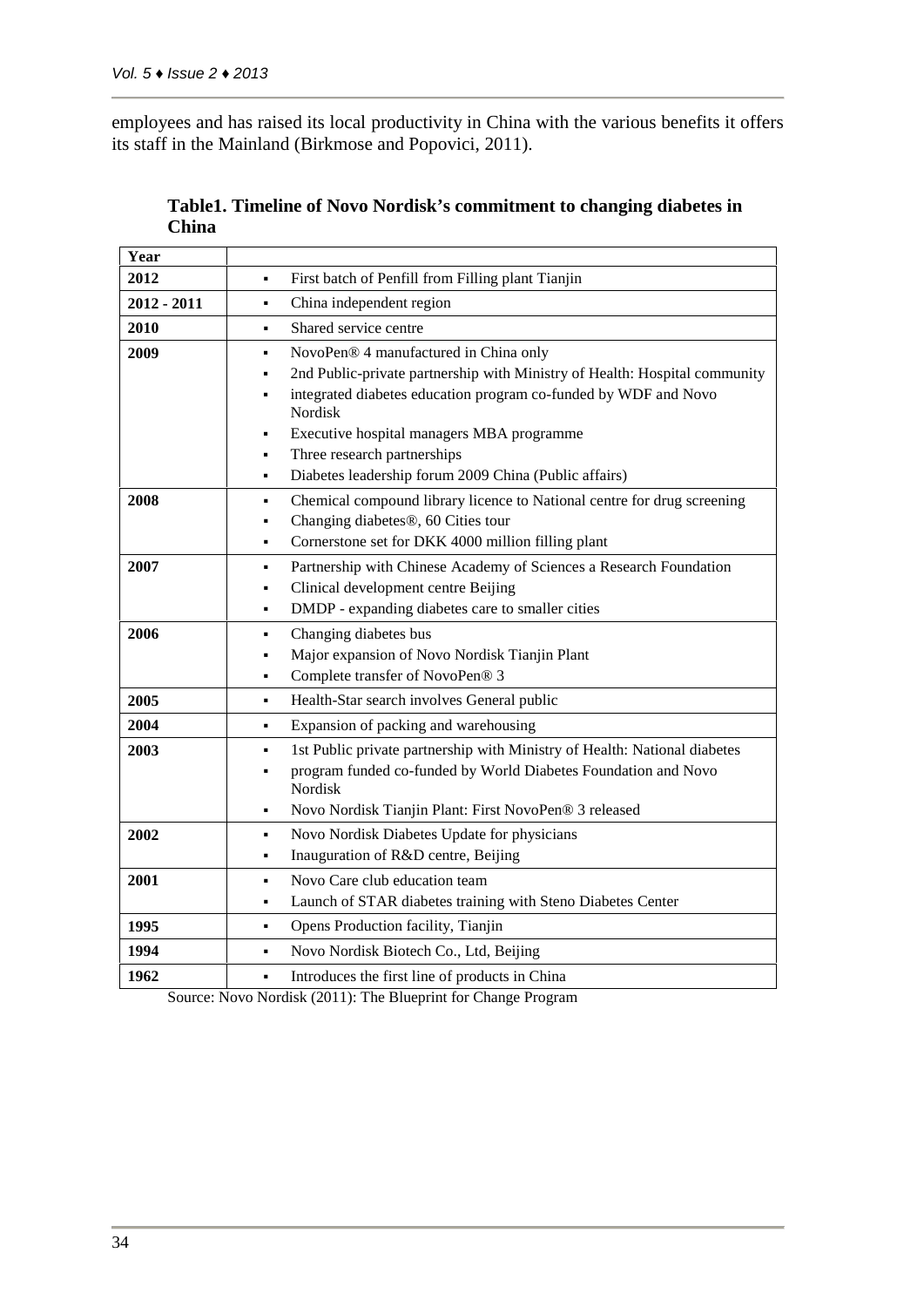# **3. The Driving Forces behind Novo Nordisk's Success in China**

## **3.1. Chinese macro environment**

China reunites the perfect macro environment for Novo Nordisk to thrive and further expands its presence in the mainland. The country presently offers several political, economic, legal and socio-demographic factors in favour of the expansion of innovation driven enterprises whether local or foreign.

## **3.1.1. Political environment**

The  $12<sup>th</sup>$  5 year plan has been marked by a strong emphasis on innovation, in order to transform China from the low-end products manufacturers to one of the leaders in science and technology producing high-end goods for both an ever growing domestic market and a global market (Miura, 2013). Xi Jin Ping has also recently emphasized the need for China to develop its talent pool and its high-technology focused industries in order to remain competitive on global scale and ensure a sustainable development for the upcoming generations (China Daily, 2013).

Recently, the Chinese Manufacturing sector that helped the country's economy expand at an astonishing pace in the last two decades is now facing a major crisis with the increasing costs of raw materials worldwide, and the rising competition from neighbouring countries with cheaper labour costs such as: Cambodia, Bangladesh. China is transitioning from industries like textile or mass electronics and heading towards more complex industries with a stronger focus on R&D. This policy is already paying off with China becoming one of the top three manufacturers of API in the world (KPMG, 2011).

One other important aspect of the government's support for Pharmaceutical sector is the comprehensive healthcare reform initiated in 2009. This reform has been set to close the gap between rural and urban health by widening the healthcare coverage throughout the Chinese territory. In addition, this new set of laws and regulations aim at providing a better, more accessible and affordable healthcare service to its population and achieve a total healthcare coverage by 2020.

# **3.1.2. Legal environment**

China has introduced a set of laws and tax incentives to boost innovation and work towards achieving the goals of its health care reform initiated in 2009. Among the most relevant laws and regulations we find The Anhui model. This new set of laws and regulations compiled in the Anhui model represents an aggressive tendering system enforced by the Chinese government that resulted in the slash of drug prices by at least 30% of key drugs (part of the essential drugs list). Although this reform has resulted in the shrinkage of the profit margin of these companies they are still profitable and this reform would eventually be profitable in the long term for foreign pharmaceutical companies as it will drive demand up resulting in growth through the increase of sales volume. This would benefit Novo Nordisk as it capitalizes its growth strategy in the country by increasing its sales volume and market share in a sector that witnesses an exponential growth, namely the diabetes market in China.

In addition to the Anhui Model, the government has enforced a series of regulations and laws in favour of the development of innovation oriented enterprises. Hence, the new Company Income Tax Law introduced in January  $1<sup>st</sup>$  2008 that provided tax incentives to boost R&D and gave preferential income tax rates in addition to turnover tax exemptions for R&D centres providing research services to overseas companies (Eggleston *et al.*,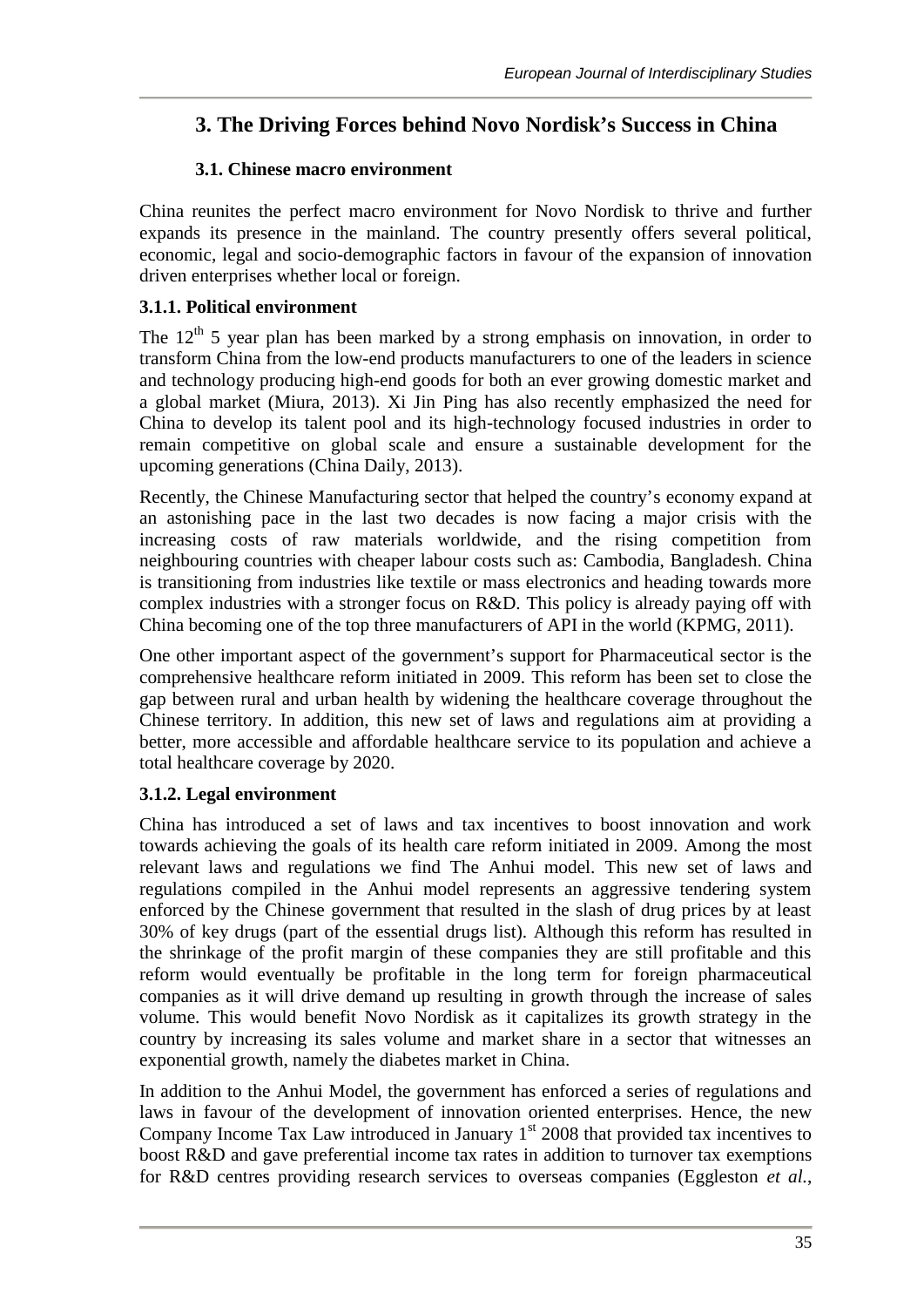2008). Pharmaceutical manufacturers are eligible for reduced income tax rate if these enterprises qualify as "Advanced  $\&$  new technology enterprise" which is in the same line as HNTE incentive standing for High New Technology Enterprise being taxed at the preferential rate of 15 percent instead of the standard 45 percent. This adds up to the other tax incentives such as the ones in the SEZ within Mainland in addition to technology incubators such as TEDA in Tianjin where Novo Nordisk pursues its R&D efforts and enjoys lower taxes.

#### **1.1.3. Socio-demographic environment**

In recent years it has been estimated that the current global prevalence of type 2 diabetes amounts to about 150 million patients. Projections suggest that by the year 2025 the number of prevalent patients in the world will reach approximately 300 million. It is assumed that the increase in the number of patients will be most pronounced in nations currently undergoing socio-economic development including increasing urbanization. Urbanization has been linked to obesity and its consequences on the individual's health deterioration.

The rapid economic development has changed of the Chinese society to the core, transitioning to a more sedentary population with a higher buying power able to afford more food products. Combining these factors with the increased carbohydrates intake per person in China through the profusion of fast-food options within big cities and with lack of physical activity have resulted in a society exposed to the threat of diabetes and metabolic disorders which will further increase the burden of healthcare spending of the Chinese government.

China's large population and rapid economic development have made it an epicentre of the epidemic. Asian populations tend to develop diabetes at younger ages and lower BMI levels than Caucasians. Several factors contribute to accelerated diabetes epidemic in Asians, including the 'normal-weight metabolically obese' phenotype; high prevalence of smoking and heavy alcohol use; high intake of refined carbohydrates (e.g., white rice); and dramatically decreased physical activity levels. Poor nutrition in-utero and in early life combined with over nutrition in later life may also play a role in Asia's diabetes epidemic. Nonetheless, interactions between Westernized diet and lifestyle and genetic background may accelerate the growth of diabetes in the context of rapid nutrition transition (Hu, 2011).

The current development of the Chinese society, especially in urban areas have resulted in a more health-conscious society, as this fringe of the population tends to be more educated and increasingly aware of the risks it is exposed to health wise. Compounded by growing disposable incomes and consumer preference for safe and quality products, these factors are driving the growth of China's health and wellness market.

Denmark's reputation among Chinese citizens as a country with a clean and green environment and an unequalled food safety record might mean that Danish products may already have an advantage. This contributes to driving drug sales up in the country; China's over-the-counter market is growing fast and has become the fourth largest OTC market in the world. Foreign enterprises have been closely monitoring the expanding OTC market. Merck announced the launch of OTC program in China in September 2003. Roche listed China as one of its 10 core OTC markets, with the aim of growing its OTC drug sales by 50 percent in the next five years and reaching 1.3 billion in 2008. Novartis is expanding its OTC market share in China, and Wyeth has also entered OTC market.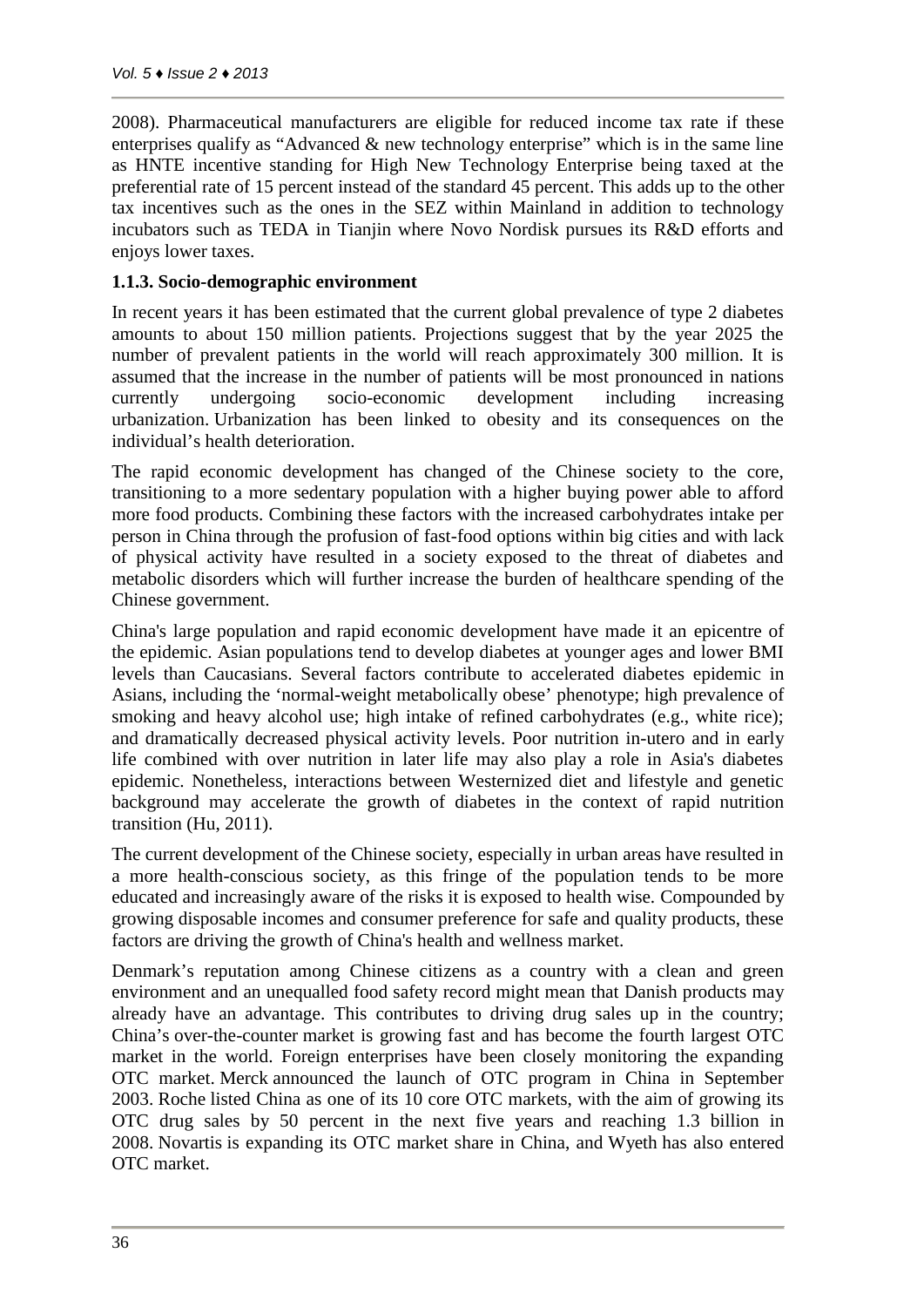#### **1.1.4. Technological environment**

China is increasingly relying on a growing local talent resulting from heavy investment in higher education and exchange programs with universities abroad. The number of PhD degree holders and scientists has been increasing steadily and China ranks among the top 3 publishers of scientific articles in the world. In addition, the mainland starts capitalizing on the 'brain gain' through the Chinese returning from overseas attracted by the dynamism of Asian economy and the benefits reaped from their rise on the global scale (Simon and Cao, 2008).

This trend has been integrated in Novo Nordisk's expansion strategy. Instead of the sole reliance on their R&D centres in Denmark, Novo Nordisk has decided to relocate its R&D operations in Tianjin to fully utilize the local talent pool and nurture it locally by providing infrastructures equipped with the latest technologies and a close collaboration and synergy between its different R&D centres worldwide.

Another major asset China could benefit from is the modernization and integration of Traditional Chinese Medicine (TCM) to Western Medicine to achieve new drug development. GlaxoSmithKline Plc is testing botanicals compounds extracted from plants for immune disorders, Sanofi plans to turn traditional Chinese medicines into alternative diabetes and cancer therapies, and Nestle SA teamed last month with billionaire Li Ka- Shing to develop a drug derived from ancient Chinese approaches to cure inflammatory bowel disease.

The confluence of China's growing middle class and the drought of Big Pharma pipelines crystallized for them the need to integrate Western drugmakers the 2,500 year-old form of medicine they once scoffed at. (Gao et.al, 2007).

## **3.2. Internal drivers to Novo Nordisk's success in China**

According to Novo Nordisk China's former senior executive "Time, money, experience and efficiency" are the key determinants for Novo Nordisk's success in the Mainland. For him, Novo Nordisk has been here longer than most other Pharmaceutical Multinationals, they have been more involved in the country, they have hence accumulated a wealth of knowledge and experience in China and they had and still have the financing to back aggressive growth.

## **3.2.1. First mover advantage**

The motivations for Novo Nordisk appear to be largely related to the increasing size and importance of the Chinese market as China is set to take the lead and become the leading economy in the world by 2050 (Harksworth, 2006). A long-term and holistic approach is emphasized, which is supported by their development in terms of commitment in China.

This success may be due to the first-mover advantage achieved by being present in China for decades and furthermore by Novo Nordisk's recognition of the importance of local government collaboration (Tellis, 1993). This have earned the company the precious edge over its competitors to deeply penetrate the Chinese market and get valuable knowledge about the changes the country has undergone in the last four decades (Bakerma *et al.*, 1996).

In addition, the strategy of Novo Nordisk in China has been characterized by their supporting roles to their business, e.g. the training of pharmacists and awareness campaigns / patients' education programs, the extensive work benefits to attract, motivate and retain a sustainable and productive workforce (Wang and Boel, 2006). These training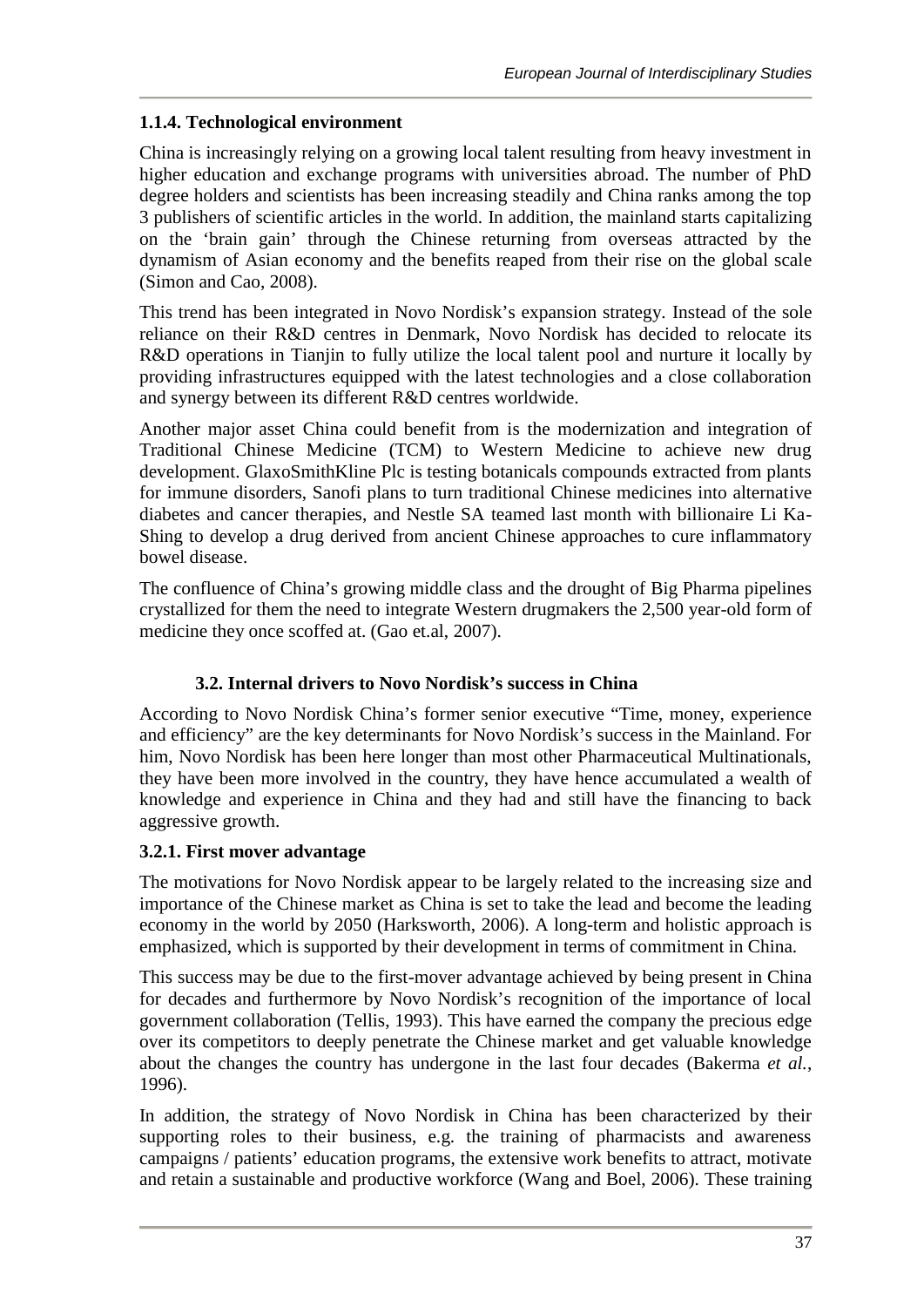programs and consumer education have been essential – also due to Novo Nordisk being one of the first players in the Chinese market (Lasserre, 2007), we can conclude in this case the first-mover approach appears to have been beneficial for the Danish pharma giant.

In addition to its early entry to the Chinese market in the 1990s, Novo Nordisk distinguished itself from the other pharma giants by opting for a holistic approach with an emphasis on R&D and innovation within its Chinese headquarters. Whereas, most of the other Pharmaceutical Multinationals have chosen the aggressive M&A strategy buying out local Chinese pharma manufacturers to capitalize on their market knowledge and their sales channels in urban but more importantly in tier 2, 3 cities and rural areas which still represents the Achilles heel of pharma giants in the country (Kang *et al.*, 2009).

Through its differentiation and shift in focus, Novo Nordisk's strategy is paying off especially to capture the lion's share in the Diabetes market in China. By 2010, Novo Nordisk had an impressive 63% market in China, and the country represents its third biggest market (Novo Nordisk, 2011).



**Figure 1. Opportunities created by the external and internal environment of Novo Nordisk in China**

Source: own conceptualisation

As we can see from Figure 1, the Danish pharma giant is actually benefiting from a series of factors. Novo Nordisk products have been present in China since 1962. In 1994, an affiliate was established and a long-term strategy for diabetes in China was crafted. The first production facility was opened in 1995 in Tianjin – a packaging site. In 2002, Novo Nordisk opened a research and development centre in China, the first pharmaceutical company to do so. In 2003, the company began transferring the production of their NovoPen 3, an insulin device, to Tianjin. By 2009, NovoPen 3 and its successor, NovoPen 4, were entirely produced in China. In 2008, Novo Nordisk began constructing a new plant that will produce insulin filling in Tianjin. The company estimates that the plant will start production in 2012. By 2015, Novo Nordisk expects to have built the entire facility range in order to serve the Chinese market.

Novo Nordisk products had been present on the Chinese market for 32 years, when the company opened an affiliate named Novo Nordisk Biotech in Beijing in 1994. One year later, the first production facility opened in Tianjin. In 2002, the research and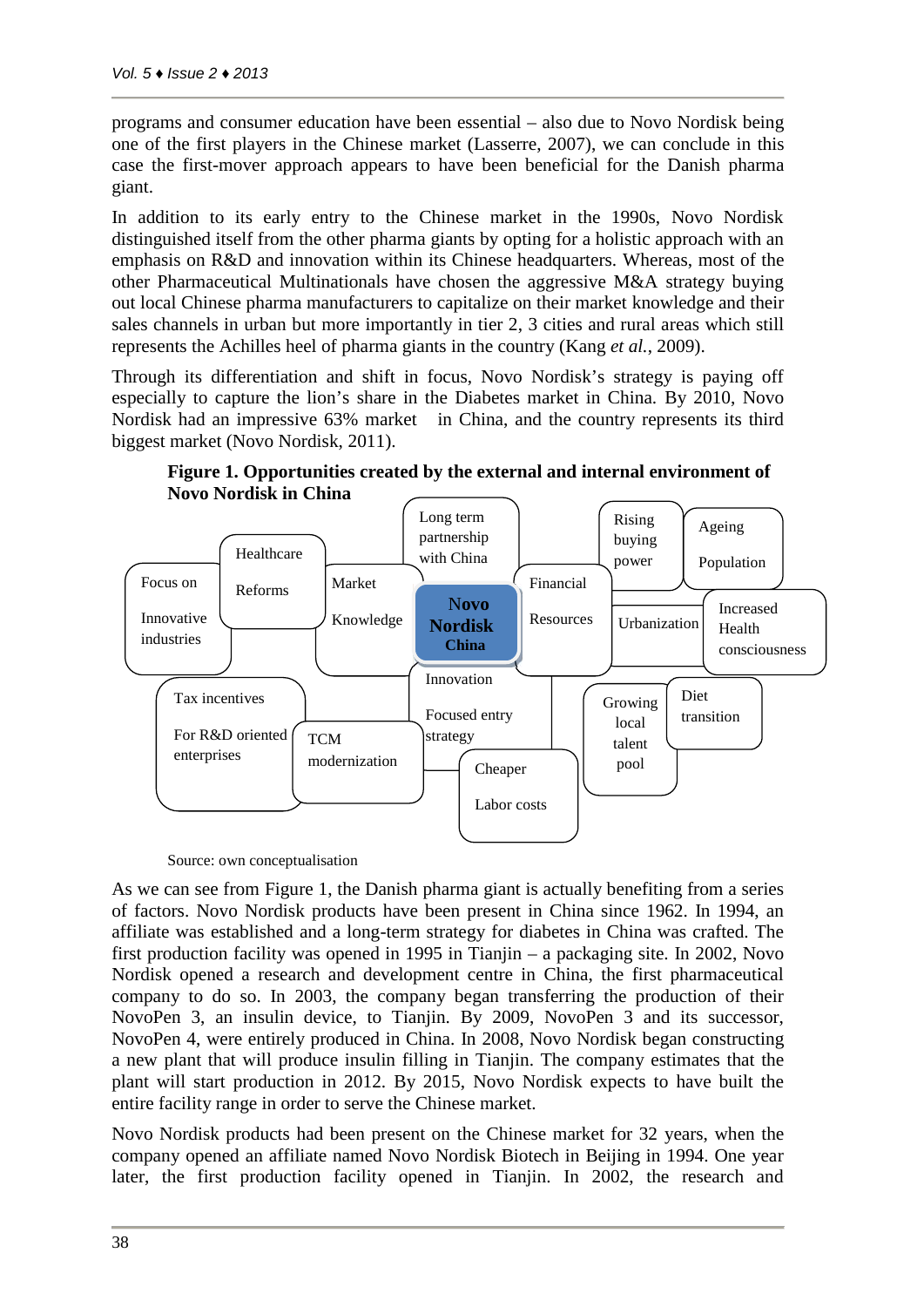development centre also opened in Beijing. This helped the Danish company establish their pioneer position in China which earned them a preferential access to the market and helped them set up strategic partnerships with various actors of the industry at different levels: policy makers, local manufacturers, healthcare providers and of course patients.

Throughout these 50 years, Novo Nordisk has acquired a deep knowledge of the Chinese market and its evolution throughout the years. Hence, it has been quickly reactive to the Chinese social structure changes and lifestyle transformation for the local population and its impacts on their health. It also earned the trust of the Chinese government by delivering quality products and being involved in sponsoring national prevention campaigns that turned out to be a win-win for both parties. It increased and still increases the awareness of diabetes in rural China and other remote areas which have little or no access at all to healthcare facilities or healthcare professionals to inform them, educate them and screen the disease's incidence to better manage it and avoid the complications related to the affection.

Novo Nordisk plans to tackle diabetes in China on several fronts. Due to the complexities of the disease, a combination of measures is necessary. On the one hand, physicians need to be engaged and informed about medicine. On the other hand, patients have to be informed about diabetes management. According to the company's website, a holistic strategy is required – one that focuses on "physician training, patient education, strengthening the healthcare system, public awareness, local production and R&D" (Novo Nordisk, 2011).

Novo Nordisk engaged the World Diabetes Forum and the Chinese Ministry of Health to create the National Diabetes Program, which consisted of several private-public partnerships focused on health system integration and educating both physicians and patients. The approach used with medical staff focused on "prevention, screening, optimizing treatment and patient communication" (Novo Nordisk, 2011). Around 55,000 doctors participated in a series of seminars and conferences with leading diabetes researchers around the world. The participants ranked the training as very important in improving the relation with their diabetes patients. Novo Nordisk estimates that its programs reached and educated around 280,000 patients since 1997. Such programs include the Novo Care hotline, which connects patients with diabetes management specialists, or The Changing Diabetes Bus, which provides mobile education to various communities. Patient education increases sales by DKK 3,400 per patient.

Finally, local production and R&D has given the company greater flexibility and a quicker response time. Novo Nordisk uses a range of suppliers from China (Tianjin and Shenzhen) and from Thailand, which adds to the benefit of producing in this region. China is currently the third biggest market for Novo Nordisk. In 2010, their market share was 63%. In addition, Novo Nordisk created 14,600 jobs, directly and indirectly.

## **3.2.2. Global Innovation rather than the M&A approach in China and globally**

Rather than focusing on a M&A strategy to reinforce its presence in the country, the company focuses on innovation and make considerable R&D investments using local talent working in state-of-the-art facilities in Beijing and Tianjin to get the full potential of the existing talent pool in China. In addition, the company is also heavily involved in prevention and information campaigns targeting healthcare personnel and patients to raise awareness about a disease that is set to become a burden for the country's healthcare spending in the upcoming years considering the socio-economic factors characterizing China.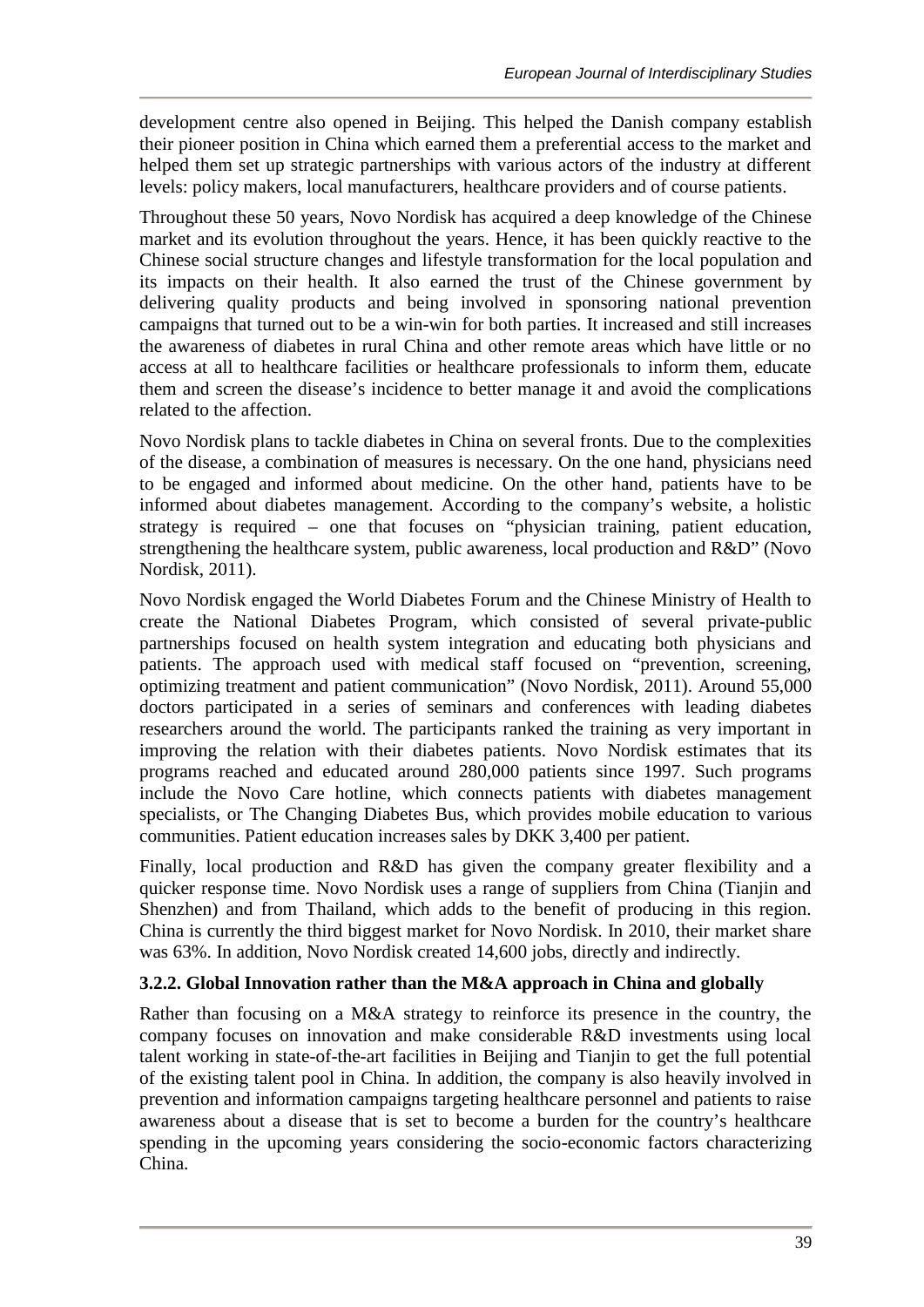The fine slicing of the value chain (Buckley and Ghauri, 2004) can be a risky procedure, given the increasing cost of transportation and general transfer costs. However, the pharmaceutical industry seems to be remarkably adept at this practice, partially because of the lengthy and complex research process. In fact, research and development is the area most prone to slicing. Yale Global Online counts as many as 18 steps that can be undertaken and thus outsourced during research (Contractor, 2010). Some of these steps are highly sensitive – genetics, phase 0 and phase 1 clinical trial, in addition to administrative steps such as regulatory measures. They are normally undertaken in the research centre pertaining to HQ. Others, such as IT-related matters, can be easily off shored to companies in traditional outsourcing nations. Medium-level processes can take place offshore, on the sites of subsidiaries or of affiliates.

While there are advantages to fine slicing, the coordination costs can be daunting. One must also take into account the degree to which information needs to be coded and communicated across sites and internalized within the company. Vernon's product life cycle can be called into question when analyzing Novo Nordisk's case. The old model is being challenged, since emerging markets are no longer imitators, but innovators on their own. In this case, Novo Nordisk is not simply relocating the manufacturing of mature products in China, but moving research altogether. However, it is important to notice that it is still an advanced country company that runs the operations and not a local one. The benefits to the local economy are highly dependent on linkages, as are knowledge spillovers and the learning process.

Novo Nordisk's research centre is found in Beijing, where 60% of R&D facilities in China is located (Zhou, 2004). The company can thus take advantage of a research cluster and can integrate into a global R&D network. The advantages of such a situation are learning, access to low-cost and fine quality scientists and quicker responses. However, there are also disadvantages, such as critical mass constraints and communication constraints. In the case of China, it is perhaps premature to claim overcrowding of laboratories and research sites. Communication constraints can remain a problem; still, Novo Nordisk is aiming to integrate the Chinese zone, which means that the research centre in Beijing will connect primarily to the plant in Tianjin (Buckley *et al.*, 2004).

While the company as a whole can be described as a value chain, its intensive technology activities qualify it as a value shop (Stabell and Fjeldstad, 1998). In the case of the value shop, the company's resources are used to find solutions to a particular problem. With a value chain, the purpose is achieving economies of scale with relatively standard products.

As it was mentioned in the case, diabetes in China follows an entirely different dynamic than in the industrialized countries. It can be inferred that the problem is unique and needs a special, localized solution – hence, local research. In addition, Novo Nordisk tackles these new challenges through its parallel physician training programs or through its patient education measures. One of the main characteristics of the value shop is that there are limited advantages in dealing in large volumes – location is much more important. (Stabell *et al.*, 1998). Given the rise of diabetes in Asia, it is possible that Novo Nordisk will combine the two concepts: treat a disease with Asian lifestyle specificities, from an advantageous position, but in large numbers and possibly even achieving economies of scale.

#### **3.2.3. Novo Nordisk's local commitment in China**

Novo Nordisk claims that "although the Chinese culture is significantly different from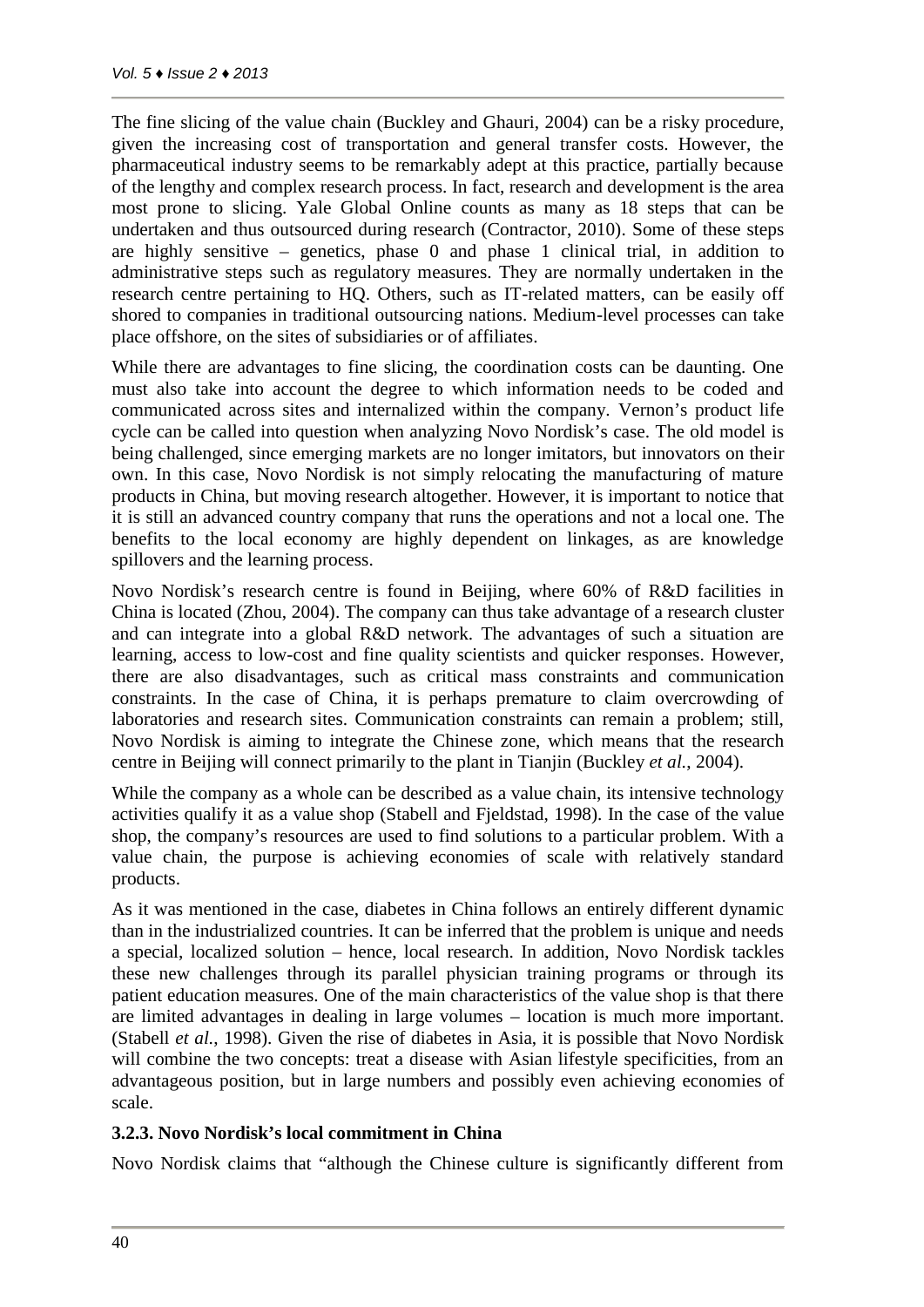that of the West, there is no major cultural barrier for success of a Western style R&D organization in China, because Chinese employees are amenable to changes" (Wang and Boel, 2006). However, this statement indicates two things; firstly, that Novo has made a cultural observation in terms of the Chinese employees being open to change and secondly, Novo Nordisk has employed resources for training of their employees. This could indicate that Novo Nordisk has been successful in terms of creating an environment which suits the Chinese culture, e.g. though clear objectives (ibid.). Additionally, Novo Nordisk emphasizes that their management style is rooted in Chinese traditions. This example entails recognition of accomplishments and clear orders (ibid.).

In terms of both team work and innovation, Novo Nordisk has met some challenges in their Chinese operations. As team-work is not customary in the Chinese culture, but it is crucial for the working processes of Novo; therefore, the local management teams have been given the task to motivate team work. Novo has found that there is a low level of PhD training in innovation in China, which represents a challenge for an innovation focused company. However, Novo sees great potential which may be exploited by bringing in western scientists.

Local impact and socioeconomic improvements are high on the list of priorities for Novo Nordisk, in addition to seeing a huge business potential in China (Novo Nordisk, 2004) "Diabetes poses a growing social, educational and economic challenge for the Chinese society and the people and families affected by diabetes. An estimated 40 million people in China have type 2 diabetes in 2010, a number expected to reach 80 million over the next 15 years" (Novo Nordisk, 2011).

When presenting its operations in China, Novo Nordisk, thus, has great emphasis on the CSR aspects, such as local job creation, strengthening the health care system and the education of employees (ibid.). This correlates well with China's status as a developing country, with insufficient institutions and infrastructure (Hansen *et al.*, 2010). In order for Novo Nordisk to be successful, it is highly relevant for the company to train the scientists and educate the consumers, and its positive impacts on the Chinese society not only creates legitimacy but also represents a great importance in regards to the relationship with the Chinese governments and society. Proof of Novo Nordisk preferential position in China, Recently Eli Lilly and Sanofi have both been asked by the Chinese government to lower prices on some of the products in their diabetes lines, though Novo Nordisk escaped this unscathed.

## **3.2.4. Financial resources**

Novo Nordisk raised its full-year sales and profit forecasts after reporting second-quarter earnings that beat analysts' estimates. The shares rose to a record. Revenue will jump 9 percent to 12 percent this year in local currencies, compared with a previous forecast for an increase of 8 percent to 11 percent, the Bagsvaerd, Denmark-based company said. Operating-profit growth in local currencies will be about 15 percent, compared with a previous prediction of at least 10 percent.

Having secured a steady growth rate, the company has hence decided to reaffirm its longterm commitment to China by investing an additional 100 million US dollars to expand its state-of-the-art science facilities in Beijing. The new  $12,000m^2$  centre will make it possible to increase the number of science employees from the current 130 to 200, with extra space available to accommodate additional future growth. With this expansion, Novo Nordisk also fulfils its key strategic objective to ensure the full range of protein research capabilities in China (Deloitte, 2013).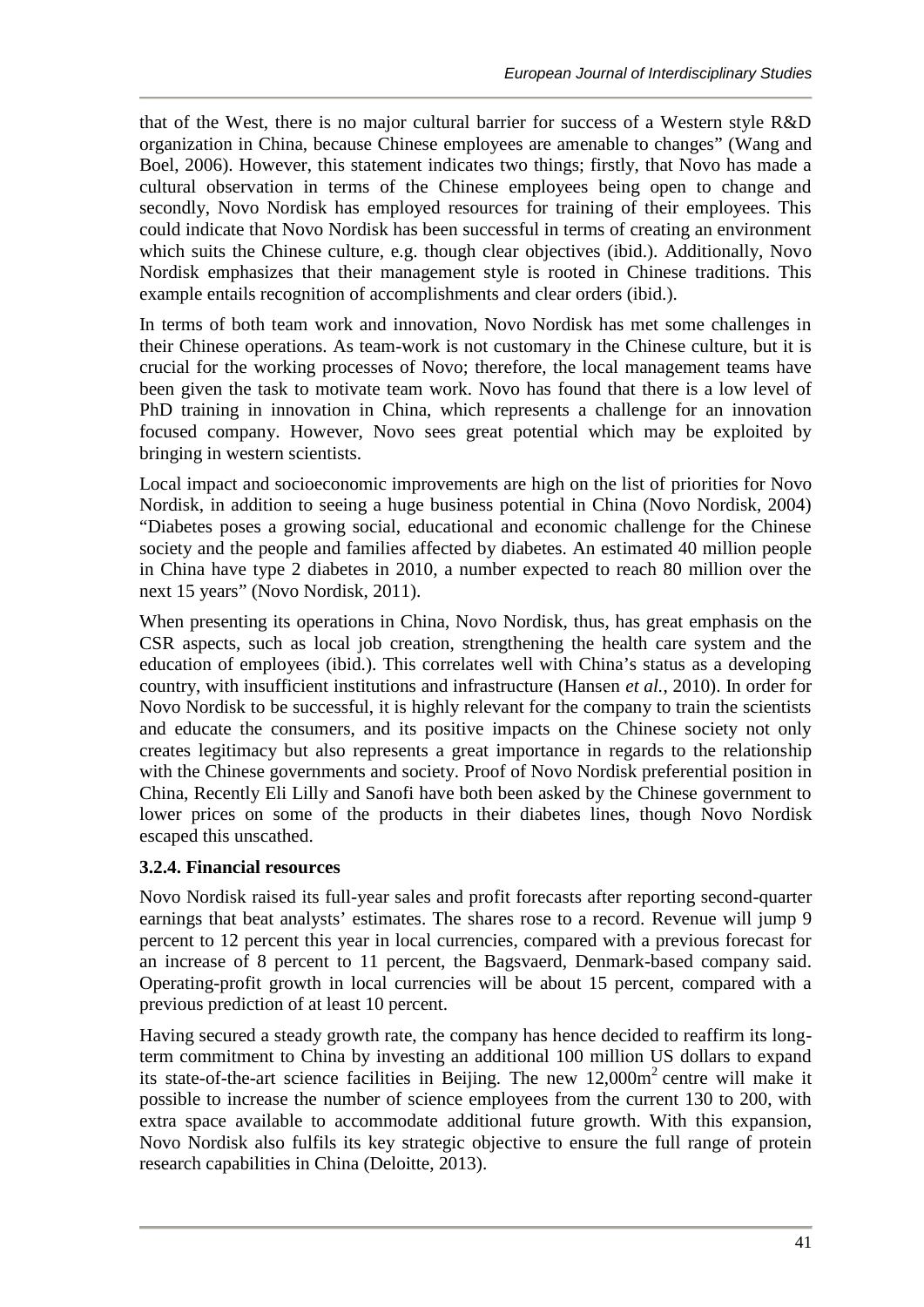

**Figure 2.The key drivers behind Novo Nordisk's growth in China**

Source: own conceptualisation

Analysts point that the site in Beijing has already contributed significantly to the company's research and development portfolio in both diabetes and biopharmaceutical target disease areas. The new, expanded facility will enable even stronger contributions from the science team in China across the range of Novo Nordisk's protein technology, biology and pharmacology research activities. The main focus of Novo Nordisk in China therefore differs from its other competitors.

#### **4. Findings**

From the data collected through the various sources and the personal observations we could deduct the reasons behind the Novo Nordisk's success in the Chinese Market. Using Porter's diamond of National competitive advantage applied to the Chinese diabetes market we can observe the following (see Figure 3):

**Figure 2.Porter's Diamond of National Competitive Advantage for Novo Nordisk in China**



Source: own conceptualisation

We can deduct from Figure 3 above the main factors that lead Novo Nordisk to gain competitive edge over its competitors in the diabetes market landscape. The focus on innovation and emphasis on R&D in China differentiates the Danish group from its other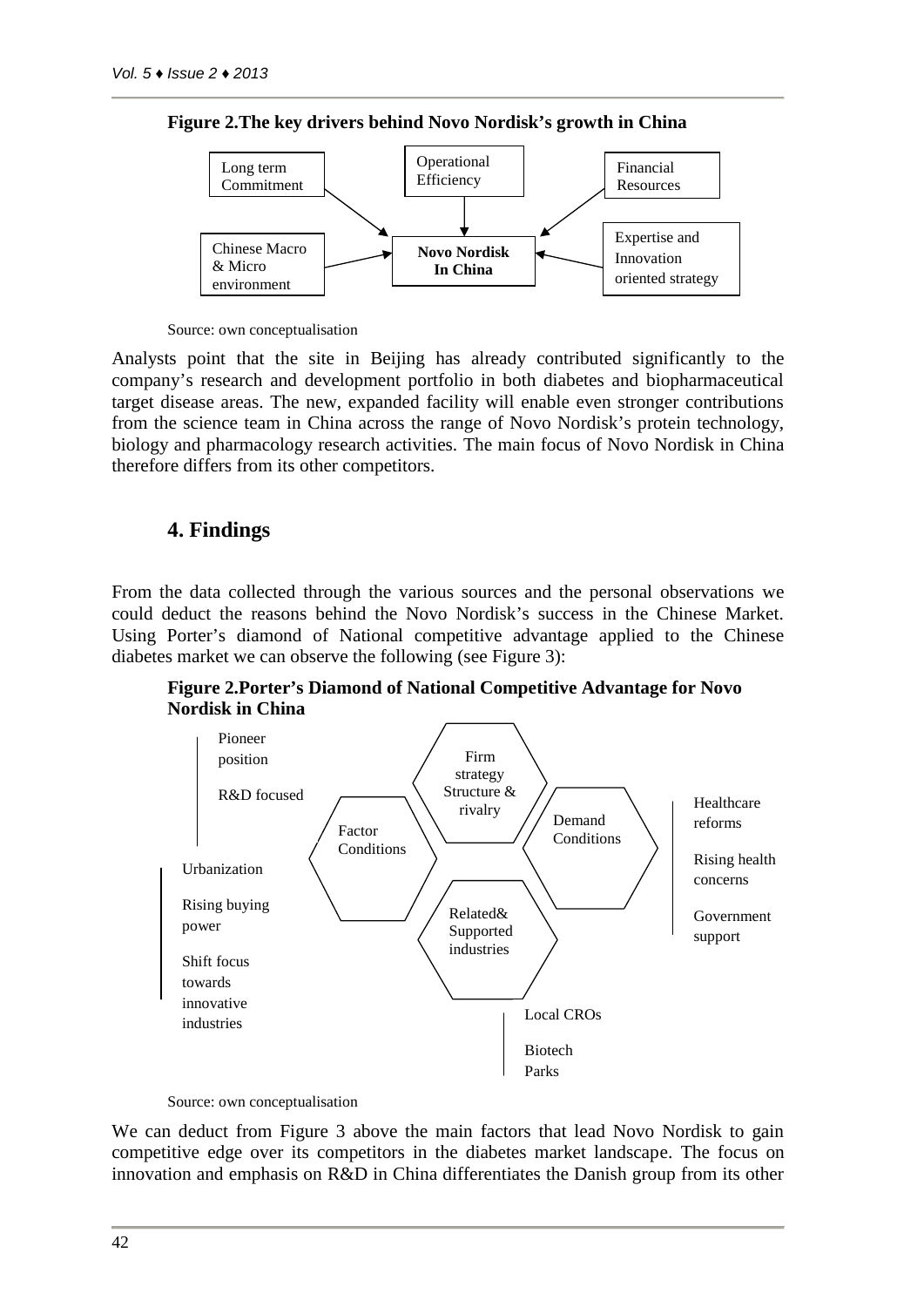"Big Pharma" counterparts opting for consolidation through a series of M&A activities in the Mainland.

The Danish pharmaceutical giant has proven to be in possession of the necessary financial resources to set up state-of-the art facilities in the Asian continent to spur innovation in the field. It has also gained a consequent advantage by gaining valuable market knowledge by setting their operations in China before any of their foreign competitors which saw in China a sole outsourcing destination rather than a real market to seize until recently. It has spent consequent efforts to 'Glocalize' the company's in the country by adapting to the market's specific needs in terms of treatment, hiring local talent and blending corporate values with the local cultural values and beliefs that would serve the company's productivity and competitiveness in the Chinese market (Bakerma *et al.*, 1996; Johansson, 2006).

Novo Nordisk has also benefited of the thrive of supporting industries in the country as the China is one of the major API manufacturers on one hand and actively supports the development of CROs and biotechnology companies in high-technology parks acting as incubators for innovation in the industry across the country.

The Danish Pharmaceutical company also benefits from the government's ties it had established by showing its commitment to the country decades ago and hence yielding the results of those previous efforts by escaping the drug price slashing wave that hit many Pharmaceutical companies following the Anhui Model reform. Especially since the government has launched a series of healthcare reforms to achieve universal coverage by 2020. This helped spur the demand for better healthcare service and hence better solutions to manage diabetes in the country. The rising purchasing power of their ever increasing urban, educated middle class and its increased awareness about health issues is creating new sustainable market opportunities for Novo Nordisk in the Mainland.

# **5. Conclusions and Recommendations**

According to a new market report published by "Transparency Market Research", the global diabetes devices and drugs market was worth USD 50.8 billion in 2011 and is expected to reach USD 98.4 billion in 2018, growing at a CAGR of 9.9% from 2011 to 2018. In the overall global market, North America accounted for the highest share worth USD 19.9 billion in 2011 followed by Europe. However, with the continuous population and economic growth of the Asia-Pacific region, especially India and China, it is expected to witness the highest growth rate in the next six years. This shows the growing importance of the Chinese diabetes market that will further increase in the upcoming years due a combination of an ageing population, a rising urban population and changes in diets and lifestyle that are all in favour of a rapid development of pre-diabetic and diabetic conditions.

The healthcare reforms, the rapid socio-demographic changes transformed the Chinese drug market from a tertiary one to the fastest growing in the world and it is set to represent the biggest diabetes market by 2020.

Novo Nordisk stands out from the other big pharmaceutical companies in the country with its long term commitment to the country benefiting from the first mover advantage in the diabetes market. This helped them build solid ties with the government ever since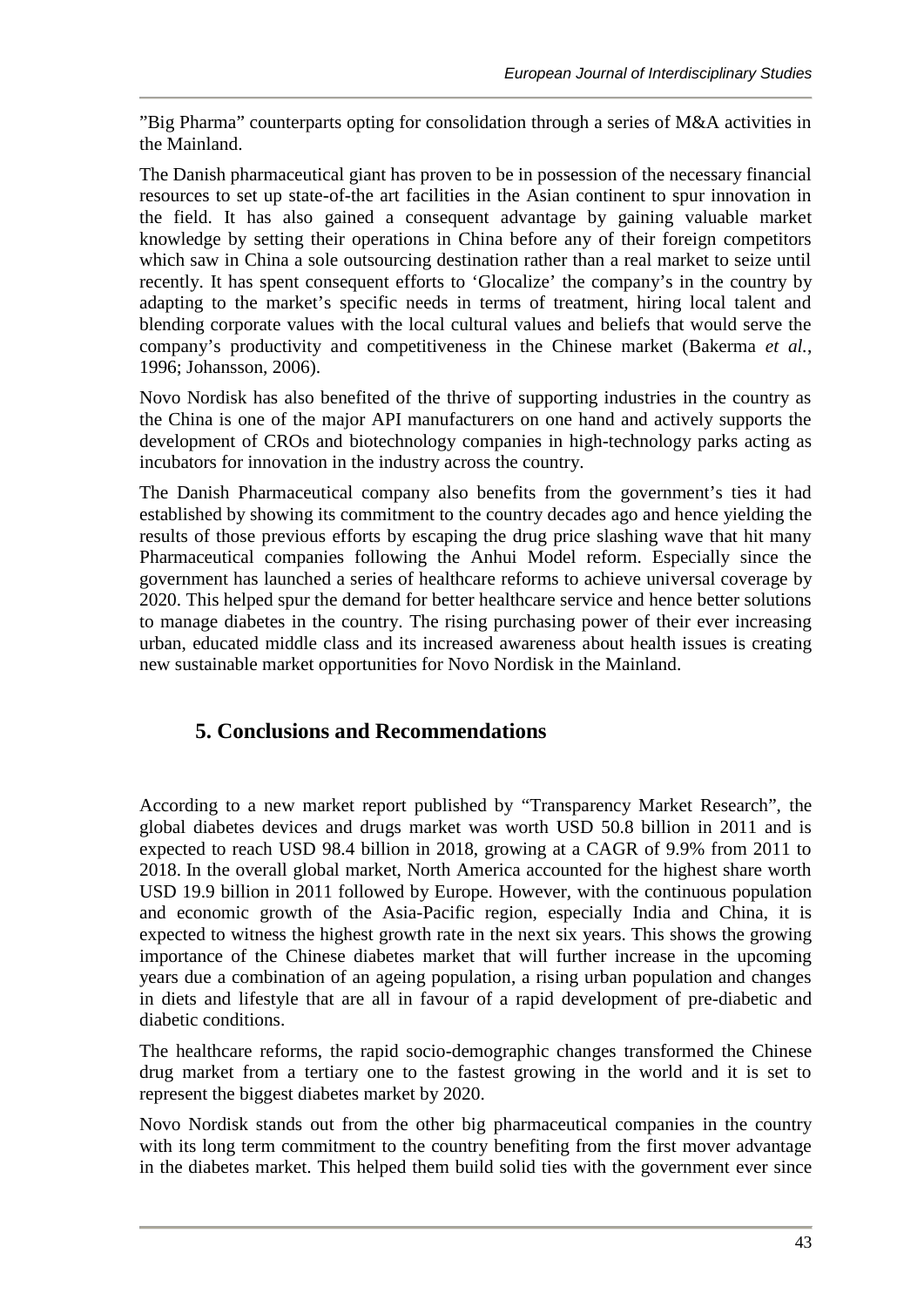and had the privilege of partnering with the highest authorities in their efforts to tackle the diabetes in China throughout the sponsoring of prevention and treatment campaigns.

When other big pharmaceutical companies are still opting for aggressive merger and acquisitions as their dominant entry strategy into the Chinese pharmaceutical market, the Danish giant has shifted its focus on innovation to benefit from the local R&D potential and at the same time lower the costs of drug research and speed up the discovery process, it has implemented this strategy by joining forces with local partners in academia and local research facilities to support their state-of-the-art R&D facility in Tianjin.

Novo Nordisk is benefiting from its pioneer's position in the diabetes market in China (First mover's advantage) but has also taken advantage of the macro environment factors that are helping to leverage its growth in the country. Most prominent factors being the country's new focus on innovation, and development being in line with Novo Nordisk's overall growth strategy in the Mainland not only relying on foreign expertise but also increasingly using the local talent pool. The choice to set their R&D center in Tier II city in China (Tianjin), not only illustrates their strategy to lower operating costs but also to localize their efforts in the country by hiring local talent and leveraging the R&D capabilities in that region and therefore get additional support and incentives from the government for making such decisions.

China will also provide an increased diabetes market share for the Danish giant as the socio-economic factors are pushing the number of pre-diabetic and diabetic patients up in the Mainland and a set of external factors in the country will drive the sales growth considering the westernization of the lifestyle in China, the healthcare reforms and the rising awareness about health issues such as Diabetes (Hitt *et al.*, 2003).

The combination of an early entry into the Chinese market, their reactivity to the changes undergone by the country on a political, socio-economic level that lead them to switch from the outsourcing destination mindset to the establishment of a local R&D hub in the region to cater for the specific needs of the local market make Novo Nordisk gain competitive advantage for the diabetes market in China.

The future battleground for "Big Pharma" will be the ability to penetrate tier II, tier III and rural areas in China where local Pharmaceutical manufacturers such as Dong Bao who controls 10% of the human recombinant insulin market in China and Shanghai Fosun are growing quickly in these remote areas thanks to well established sales channels and deep market knowledge that is still lacking in "Big Pharma".

This is particularly the case for supply lines settings ,due to the country's size and various logistical and geographical barriers especially in Western China make these supply lines problematic to establish and maintain and that is where local manufacturers still have the upper hand but we speculate that it will be just a matter of time before big Pharmaceutical companies tackle this issue considering the importance of the Chinese market in the near future and its role in providing sustainable growth for Pharmaceutical giants.

#### **References:**

Barkema Harry G., John H. J. Bell, and Johannes M. Pennings (1996): Foreign Entry, Cultural Barriers, and Learning, *Strategic Management Journal*, 17(2): 151-66.

Birkmose Nina, Popovici Ruxandra (2011): Global Innovation – Lessons Learned from the Novo Nordisk Case, *European Journal of Interdisciplinary Studies*, 3(1): 21-30.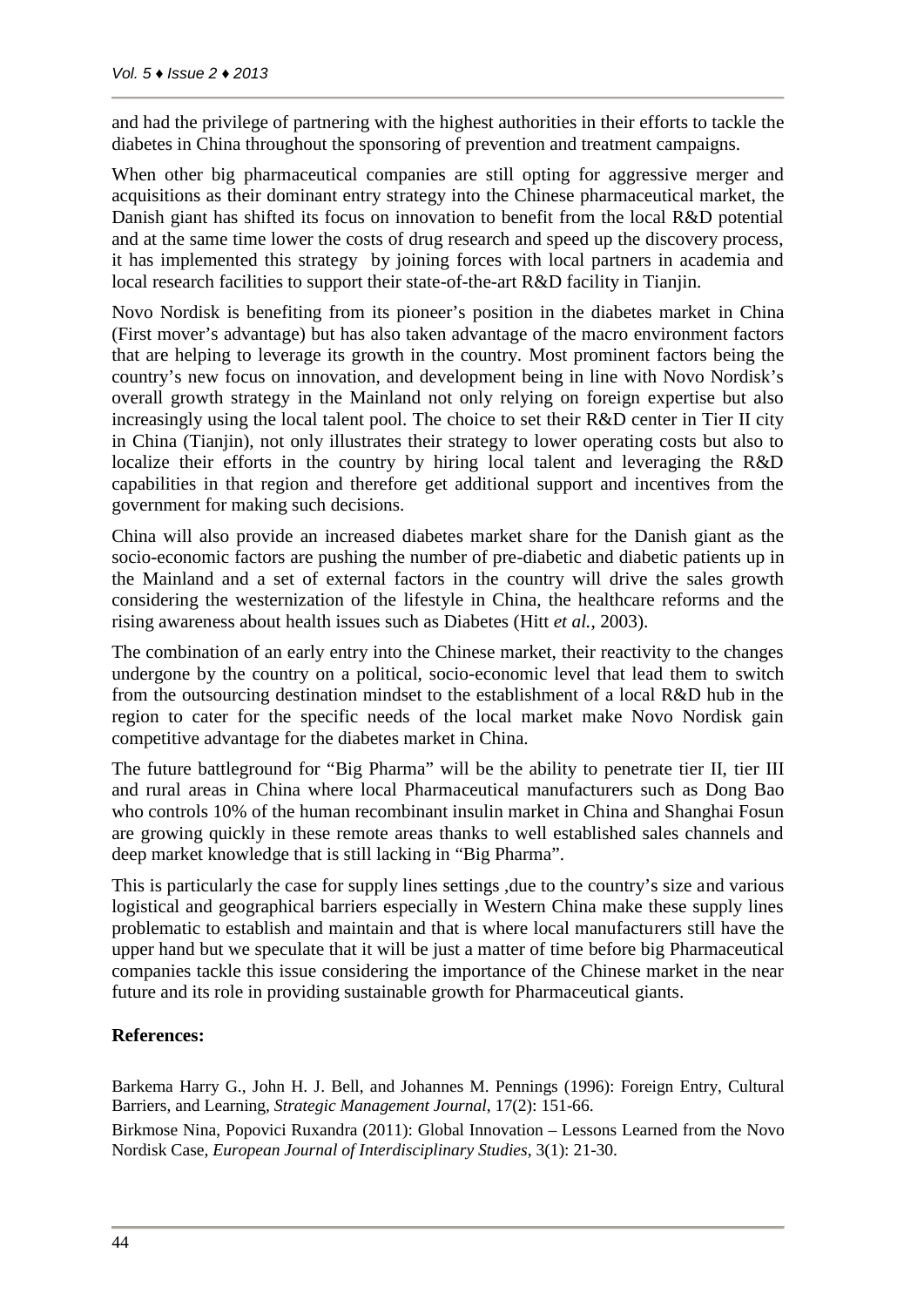Brødsgaard Kjeld Erik, Mads Kirkeback (2000): Diplomatic and Political relations between Denmark and the People's republic of China, In: Matts Nordic Institute of Asian Studies, Biddles, Guilford, King's Lynn.

Buckley, P.J., Ghauri, P.N. (2004): Globalisation, economic geography and the strategy of multinational enterprises. *Journal of International Business Studies*, 35: 81-98.

Centers for Disease Control and Prevention (2011): National Diabetes Fact Sheet: national estimates and general information on diabetes and prediabetes in the United States, Department of Health and Human Services, Centers for Disease Control and Prevention.

China Daily (2013): Innovation is key to sustainable country's business and economy, Sunday 14th of April 2013.Available at: http://www.chinadaily.com.cn/china/2013- 4/14/content\_16399710.htm [Accessed April 14th 2013]

China Chamber of Commerce for Imports & Exports of Medicine & Health Products 2012 Report.

Contractor, F.J. (2010): Global Chop Shops: Slice, Dice and Outshore, *YaleGlobal Online*, 27 October 2010, http://yaleglobal.yale.edu/content/global-chop-shops [accessed May 30th 2011]

Deloitte (2013): China M&A round-ups. Available at: http://www.deloitte.com/view/en\_US /us/Services/additional-services/chinese-services-group/bf22eb3df01fb110VgnVCM 100000ba42f00aRCRD.htm

Dong Zhao, Fan Zhao, Yan Li, Zheng Zheng (2011): Projected and observed Diabetes epidemics in China and beyond, *Current Cardiology Reports Journal*, 14(1):106-111.

Economist Intelligence Unit (2007): The silent epidemic: An economic study of diabetes in developed and developing countries, A report from the Economist Intelligence Unit Sponsored by Novo Nordisk, Issue –June 2007.

Eggleston Karen, Qiang Sun, Micheal A.Santoro, QingYue Men, Caitlin Liu (2008): Pharmaceutical policy in China. Center for Health Management and Policy, Shandong University, in Jinan, People's Republic of China, *Health Affairs Journal*, 27(41042-1050).

Garber Alan J. (2012): Liraglutide in the Treatment of Type 2 Diabetes: Summary of Phase 3 Clinical Data, Practical Considerations and Non-glycaemic Effects. *Diabetes, Obesity and Metabolism: A Journal of Pharmacology and Therapeutics*, 14(s2):1–50.

Gao, Jian and Gary H. Jefferson (2007): Science and Technology Take-Off in China?: Sources of Rising R&D Intensity. *Asia Pacific Business Review*, 13(3): 357 - 371.

Green Anders, Niels Christian Hirsch, Stig Krøger (2003): The changing world demography of type 2 diabetes, *Diabetes/Metabolism Research and Reviews,* 19(1).

Hansen, M.W., Pedersen, T., Larsen, M., and Wad, P. (2010): Strategies in emerging markets: A Case Book on Danish Multinational Corporations in China and India, Copenhagen: Copenhagen Business School Press.

Hawksworth, John (2006): The World in 2050: How Big Will the Major Emerging Market Economies Get and How Can the OECD Compete?, Pricewater House Research.

Hitt, Michael A., R. Duane Ireland, and Robert E. Hoskisson (2003): *Strategic Management: Competitiveness and Globalization*, Sixth Edition, South-Western College Publishing.

Hu, Frank B. (2011): Globalization of Diabetes: The role of diet, lifestyle and genes. *Journal of Diabetes Care*, 34(6): 1249-1257.

International Diabetes Federation: IDF Diabetes Atlas. 4th edition. 2009.

Johansson, Johnny K. (2006): Global Marketing, Fourth edition, McGraw-Hill Irwin.

Kang Mingu, Xiaobo Wu, Paul Hong (2009): Strategic outsourcing practices of multi-national corporations (MNCs) in China, *Strategic Outsourcing: An International Journal*, 2(3): 240 – 256.

KPMG (2011): China's pharmaceutical industry poised for the giant leap, Report available at: http://www.kpmg.com/CH/en/Library/Articles-

Publications/Documents/Sectors/pub\_20110601\_Chinas-Pharmaceuticals-and-Biotechnology-Industries\_EN.pdf